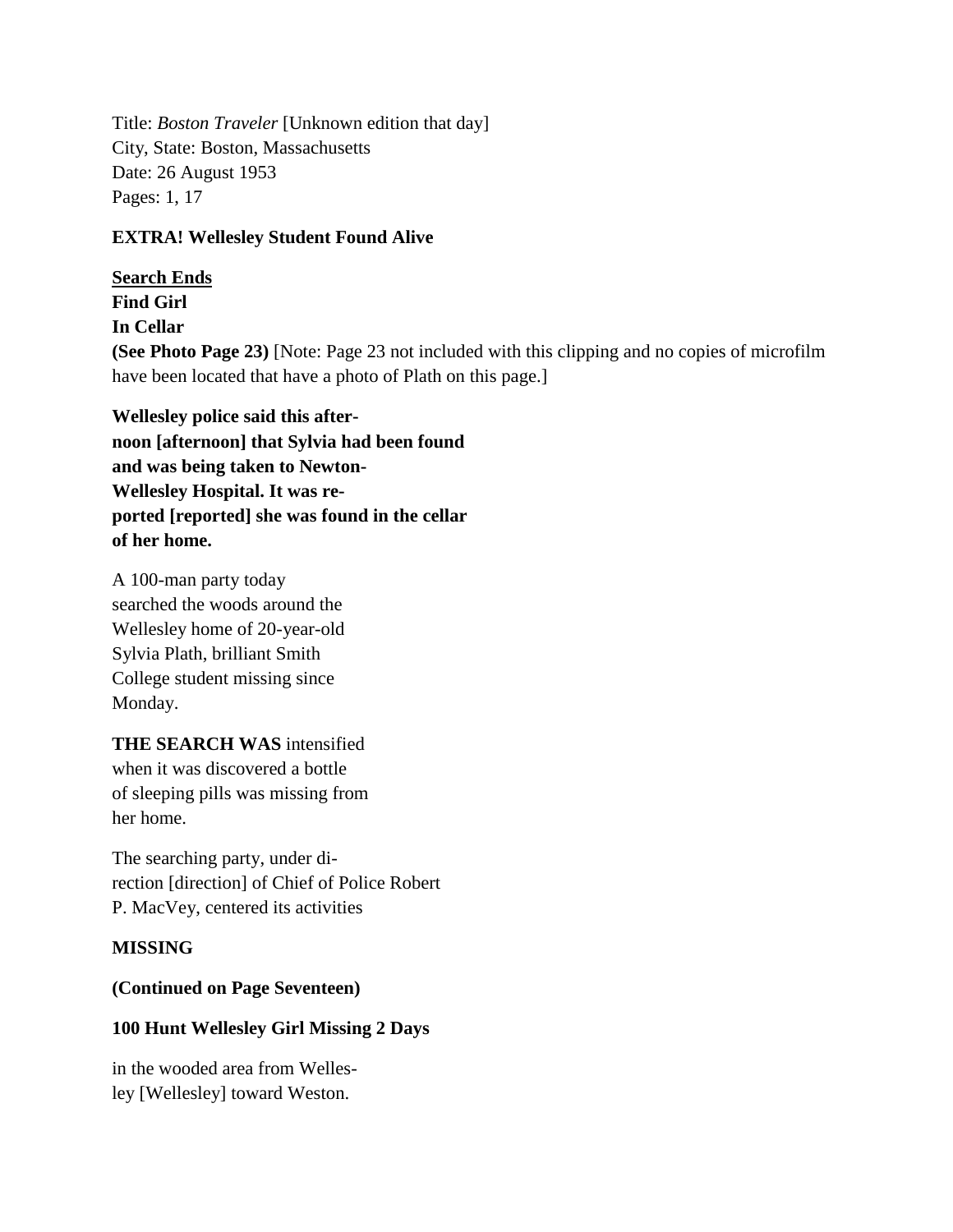#### **A BLOODHOUND,** used in

yesterday's search of another

wooded section, was again brought into the hunt in the hope of picking up the girl's trail.

Miss Plath left a note for her mother, Mrs. Aurelia S. Plath of Elmwood St., a Boston University professor, that said she was "nervous and was going for a long hike."

#### **THE PLATH FAMILY** told

police that a newly purchased bottle of sleeping pills was missing [missing] along with the girl.

Police believe that if Miss Plath had taken the pills she would be found in the vicinity of her home.

Mrs. Plath said she believed her daughter's disappearance was due to a temporary nervous affliction [affliction] linked with her creative writing.

"She recently felt," said Mrs. Plath, "she was unworthy of the confidence held for her by the people she knew.

"For some time she has been unable to write either fiction, or her more recent love, poetry.

**"Instead of regarding this as just and arid period that every writer faces at times, she believed something had happened [happened] to her mind, that it was**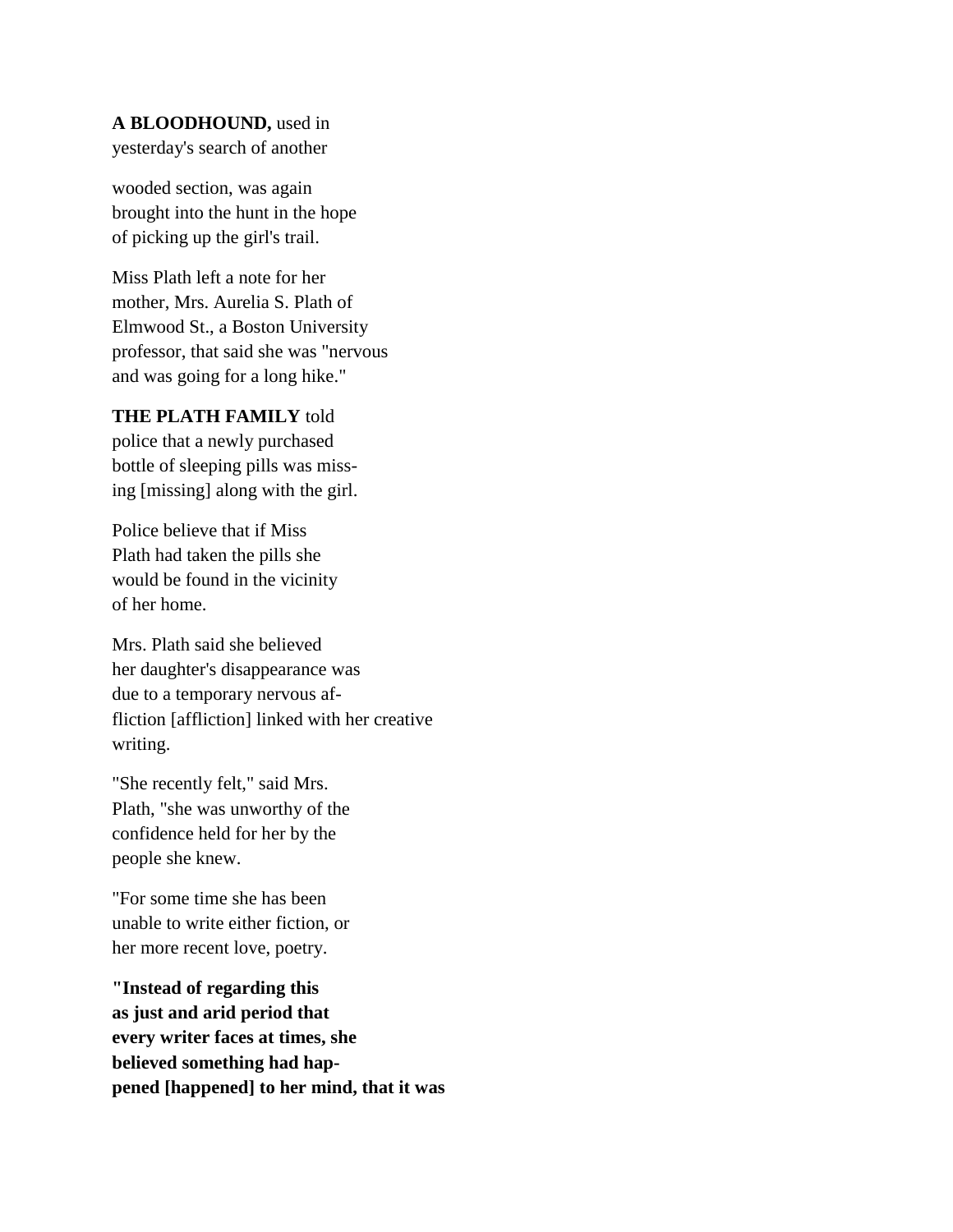**unable to produce creatively any more.**

**"Although her doctor assured [assured] us this was simply due to nervous exhaustion, Sylvia was constantly seeking ways in which to blame herself for the failure and became increasingly [increasingly] despondent."**

Sylvia left her home at 2 p.m. Monday.

At first it was reported she wore a skirt and blouse, but her mother notified police today that she had found those clothes at home.

Now Mrs. Plath thinks the girl probably was wearing blue denim shorts and a halter.

She left a note saying she was going for a long hike and would be back the next day.

Warren Plath, her 18-year-old brother, joined the searchers and provided a map of the Wellesley area to be combed.

Boy Scouts, auxiliary fireman, a special police detail of 12 patrolmen and a large <number of> volunteers made up the <search-> ing [searching] party.

[Photograph of nine searchers in standing in the woods] (Traveler Staff Photo by Anthony Cabral)